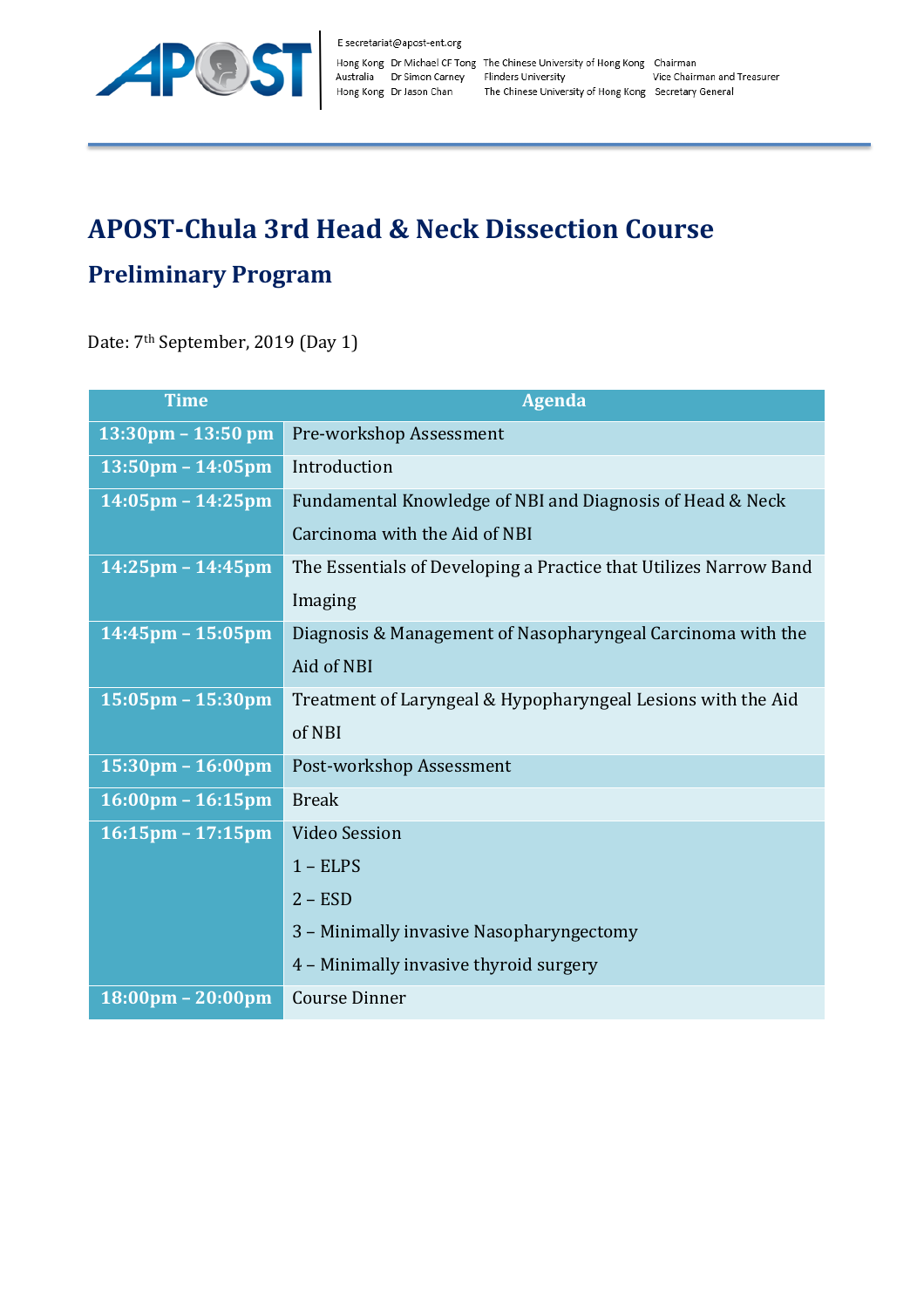

Date: 8<sup>th</sup> September, 2019 (Day 2)

| <b>Time</b>                         | <b>Agenda</b>                                                                                                                                        |
|-------------------------------------|------------------------------------------------------------------------------------------------------------------------------------------------------|
| 08:15 am - 08:25 am                 | <b>Welcome Address and Introduction</b>                                                                                                              |
| 08:25am - 09:10am                   | Lecture & Video Demo<br>Transoral Hemithyroidecomy (15 mins)<br>Parotidectomy (15 mins)<br>Submandibular Gland and Parapharyngeal Space (15<br>mins) |
| 09:10am - 09:35am                   | Cadaver Demo - Transoral Thyroidecomy [demo only]                                                                                                    |
| 09:35am - 10:00am                   | Cadaver Demo - Parotidectomy                                                                                                                         |
| $10:00am - 11:00am$                 | <b>Hands-on Cadaveric Dissection</b>                                                                                                                 |
| 11:00am - 11:25am                   | Cadaver Demo - Submandibular Gland and Parapharyngeal<br>Space                                                                                       |
| $11:25am - 12:30pm$                 | <b>Hands-on Cadaveric Dissection</b>                                                                                                                 |
| $12:30 \text{pm} - 13:15 \text{pm}$ | Lunch                                                                                                                                                |
| $13:15$ pm – $13:35$ pm             | Lecture & Video Demo - Neck Dissection                                                                                                               |
| 13:35pm - 14:15pm                   | Cadaver demo - Neck Dissection                                                                                                                       |
| $14:15$ pm – $16:00$ pm             | Hands-on Cadaveric Dissection                                                                                                                        |